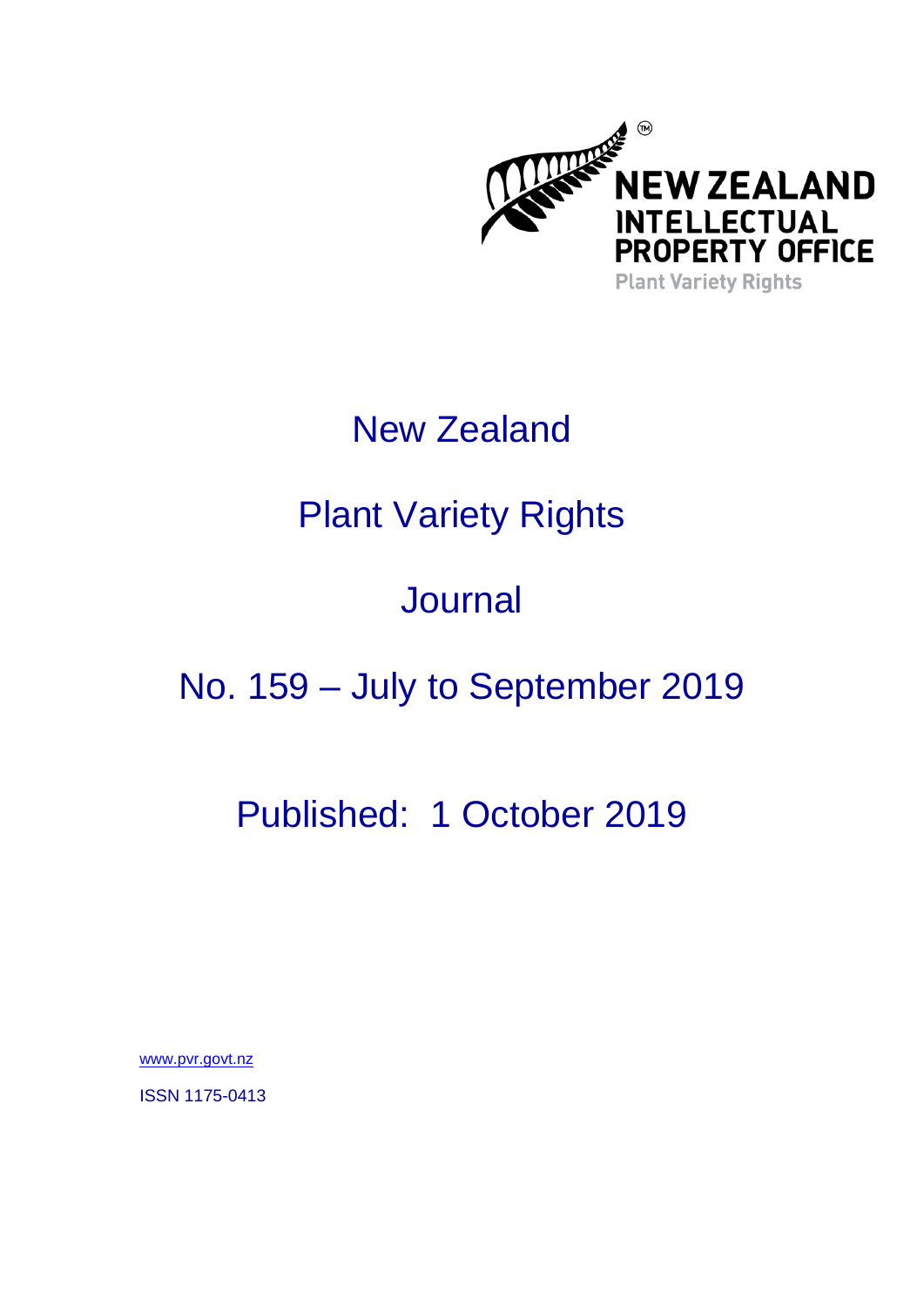#### I. GENERAL INFORMATION

#### I.A CLOSING DATES – NOTICE TO BREEDERS ENTERING VARIETIES IN CENTRAL DUS TRIALS

#### CONDUCTED BY THE PVR OFFICE

You will need to meet the following deadline in order to have your variety included in the central trials to be established in 2020 –

| Summer-sown Forage Brassicas | Make application by 1 January 2020. |
|------------------------------|-------------------------------------|
| Clover                       | Make application by 15 January 2020 |
| Grasses                      | Make application by 1 February 2020 |

I.B HOLIDAY CLOSING OF THE PLANT VARIETY RIGHTS OFFICE

The Plant Variety Rights Office will close at end of business on Tuesday, 24 December 2019 and reopen on Friday, 3 January 2020.

#### I.C PLANT VARIETY RIGHTS ACT (1987) REVIEW

The plant breeding industry has changed significantly over the last 30 years. Although a review of the PVR Act 1987 was first initiated in the early 2000s, it was put on hold in anticipation of the release of the Waitangi Tribunal's Wai 262 report, which made a number of recommendations affecting the PVR regime. It was further delayed by international negotiations in the Trans-Pacific Partnership Agreement, which has since morphed into the Comprehensive and Progressive Agreement for Trans-Pacific Partnership (CPTPP).

Under the CTPPP, New Zealand is now required to modernise the PVR regime to be consistent with the current international convention for plant variety rights (UPOV 91). This review is therefore necessary to ensure that the PVR Act is fit-for-purpose going forward.

**From 9 July to 9 September 2019**, MBIE released an Options Paper for consultation. This paper was informed by the issues stage and by an independent economic analysis of the Plant Varieties Innovation system commissioned by MBIE. The Options Paper set out options for changing the PVR Act and, where supported by the analysis, some preferred options. Further feedback was received via this consultation, and via a PVR hui held in Wellington in August 2019.

MBIE is now in the process of collating all submissions and feedback received from the above consultations. These will then be reviewed and used to provide advice to Ministers on changes to the PVR regime.

Once policy decisions have been made by Cabinet, new legislation will be drafted and is expected to be introduced to Parliament in May 2020. Members of the public will have a further opportunity to make submissions on the Bill at the select committee stage.